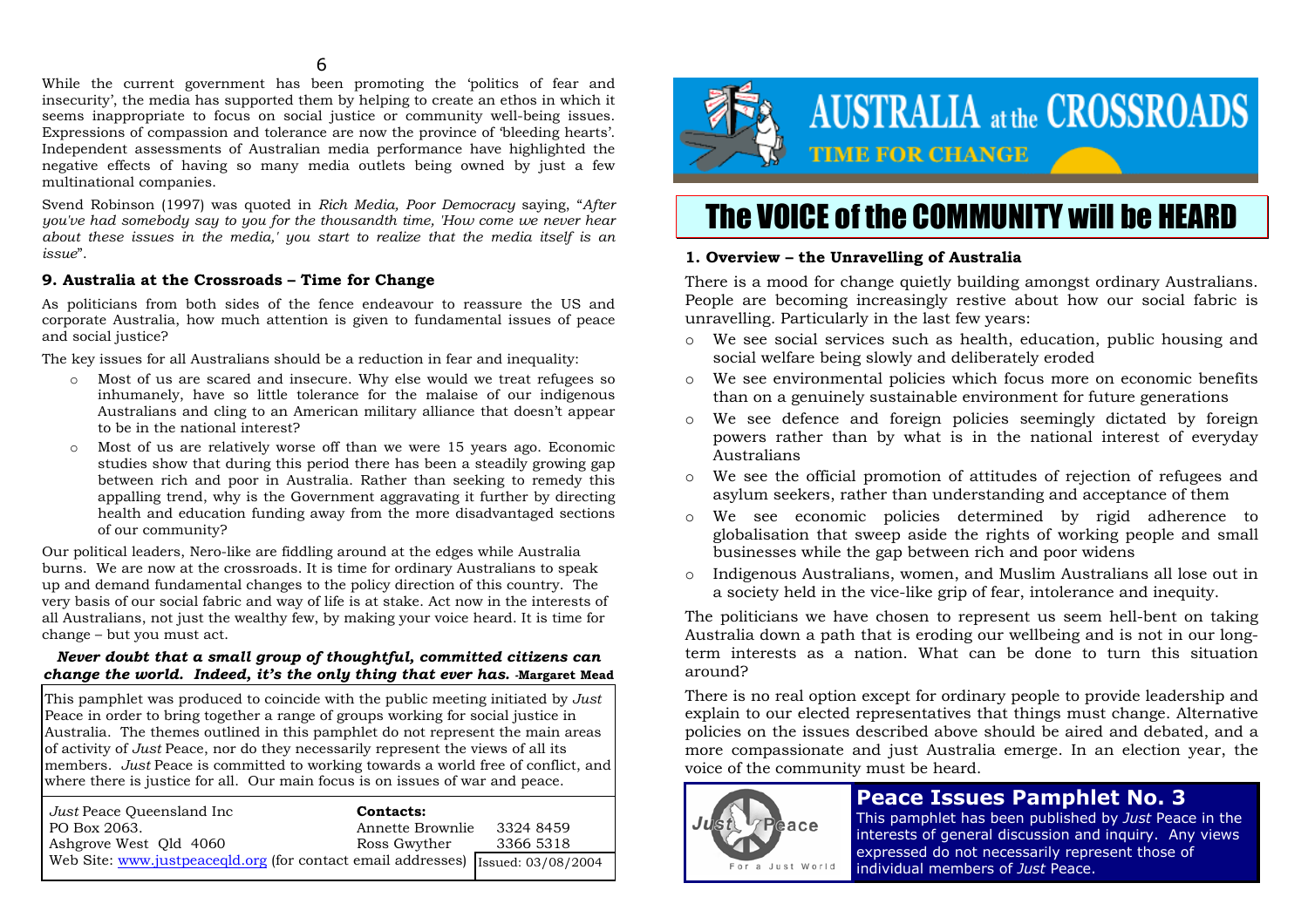# **2. Defence and Security – Solving the Real Causes of Terrorism?**

What diplomatic and military role should Australia play in our region? Should our forces be equipped and trained for intervention anywhere in the world at the behest of our allies the US and the UK? Should we establish fully fledged US bases in Australia to assist in the new flexible "forward defence" posture of the US? Or should we be focused on a mutually supportive strategy built around

relationships with regional countries? These kinds of issues are strongly debated within the US but not really aired in Australia. Our international role should be a matter for broad, public discussion.

How much should the Australian Government spend on high tech weapons, and on increasing the role of security forces? The current total defence budget is about \$15 billion per year, with an additional \$2 billion proposed over the next few years. Included in these plans are \$700 million to be targeted on security in the "war on terror". Is this the best way to address the threat of terrorism, or should instead the poverty and exploitation in many third world countries be addressed? Basing foreign affairs on the 'politics of fear and insecurity' can blind us to alternative realistic, sustainable options.



#### **3. Maintaining Equitable and Effective Government Social Services**

The National Welfare Rights Network recently conducted surveys showing that 9 out-of-every-10 Australians would prefer the Government to fix problems in health, education, aged care, homelessness and relief from poverty, rather than get a \$5 weekly tax cut, which would cost a total of \$2.5 billion.

When the Federal Government promises even-higher tax cuts to all Australians, it is timely to ask if that money could be better spend on much needed social services.

In comparison with defence spending or the tax cut figures above, \$500 million would build 1500 units of public housing; \$160 million a year would provide alternative accommodation so that aged people would not have to live in nursing homes, \$500 million would provide an extra 32,000 fully funded places for university students, \$150 million would provide a guarantee of substantial assistance (such as wage subsidies and training) for all long term unemployed people.

#### **4. Diminished Community and Individual Well-being**

Dedicated pursuit of global competitiveness, 'user pays', and privatisation coupled with a diminishing public welfare regime, are having a corrosive effect on Australian society. The gap between those on the lowest socio-economic rungs and those on the highest is widening dramatically, with opportunities for those at the bottom decreasing.

### **7. Environmental Degradation and Resource Depletion**

"Global warming", the thinning of the ozone layer and other cataclysmic environmental events forecast by environmentalists thirty years ago are now commonly mentioned in news and weather reports. Meanwhile, the world's land, ocean and atmosphere are becoming increasingly polluted. But perhaps even more serious, the long-predicted energy crunch is rapidly approaching. Reserves of oil which can be extracted cheaply will run out within decades.

We need to develop renewable energy sources coupled with a determination across all levels of society aimed at changing to a low-energy, sustainable lifestyle. The alternative is increasing conflict and human suffering caused by environmental degradation, and wars fought over access to diminishing resources, especially oil. The recent invasion of Iraq was just one such war. There may be many more to come.

The agreement by the US-sanctioned government of Afghanistan to an oil pipeline from Central Asia passing through their territory to the Indian Ocean reinforces the view that current US international policies relate strongly to their need to ensure they can maintain their unsustainable energy requirements.

The present Australian government is supporting the United States in an ugly, inhumane and very risky strategy. In our own interests, and in the interests of the planet, it would be far better for an Australian government to plan how our needs might be met in other, more-sustainable ways.

#### **8. The Role of the Media in Holding the Government Accountable**

It is of concern to many that the media has not performed its traditional role of holding the government accountable for its policy decisions. For example, in evaluating the media role in the recent invasion and occupation of Iraq, Anup Shah (January 29, 2004) wrote that "…*while enormous in quantity, media reporting appears comparatively lacking in depth, historical context, and investigative analysis*".

The media seems content to uncritically report questionable pronouncements by the government. Again, with respect to Iraq, Robert Manne (2004) wrote that "*Although a more critical media would probably not have been decisive, it would have at least given the Howard Government pause for thought*".

While the current government has been promoting the 'politics of fear and insecurity', the media has supported them by helping to create an ethos in which it seems inappropriate to focus on social justice or community well-being issues. Expressions of compassion and tolerance are now the province of 'bleeding hearts'. Independent assessments of Australian media performance have highlighted the negative effects of having so many media outlets being owned by just a few multinational companies.

Svend Robinson (1997) was quoted in *Rich Media, Poor Democracy* saying, "*After you've had somebody say to you for the thousandth time, 'How come we never hear about these issues in the media,' you start to realize that the media itself is an issue*".